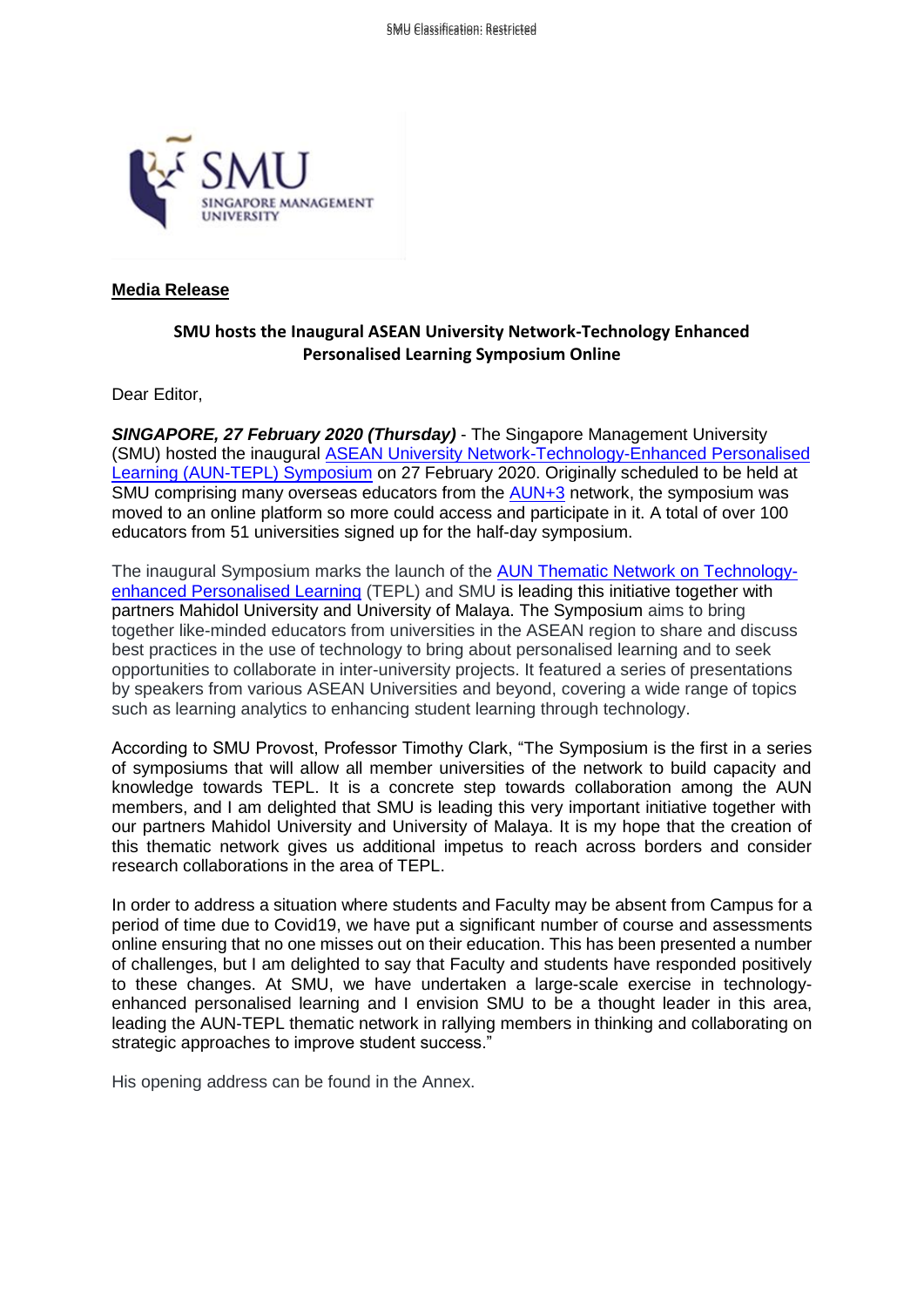Vice Provost (Undergraduate Matters) and Professor of Information Systems (Education), Venky [Shankararaman](https://www.smu.edu.sg/faculty/profile/9637/Venky-SHANKARARAMAN) gave a preview of some of the exciting tools that SMU had been developing. His keynote presentation on "Learning Analytics for Enhancing Student Learning Experience" touched on how learning analytics, if used effectively, could enhance curriculum design, and both live and online learning sessions. He shared how three SMU projects addressed three areas of application of learning analytics: analysing student performance and providing personalised feedback; analysing student feedback in order to adapt content and delivery; analysing live presentations and discussions to provide personalised feedback.

In addition, other SMU faculty members such as Associate Professor of Accounting (Education) and Associate Dean (Teaching and Curriculum) [Seow Poh Sun](https://accountancy.smu.edu.sg/faculty/profile/76099/SEOW-Poh-Sun) and Assistant Professor of Information Systems (Practice) [Tan Kar Way](https://www.smu.edu.sg/faculty/profile/104156/TAN-Kar-Way) shared their research and teaching approaches in the areas of games and simulations, and automatic assessments respectively, to leverage personalised learning strategies.

Chairman of the AUN-TEPL Thematic Network, Associate Professor [Lieven Demeester,](https://www.smu.edu.sg/faculty/profile/9478/DEMEESTER-Lieven) also facilitated a brainstorming session to crowdsource ideas for sharing of digital TEPL resources within AUN. Leveraging a mobile web-based classroom response system, he was able to solicit ideas on how to encourage AUN instructors to find, use, review, endorse, and share digital resources that can enhance learning.

More details on programme, speakers and topics can be found at the website: <https://www.auntepl.com/inaugural-aun-tepl-symposium>

The second symposium will be hosted by the University of Malaya in Kuala Lumpur (KL) and the third by Mahidol University in Bangkok. In August, a Memorandum of Understanding will be signed by the three universities – SMU, Mahidol University and University of Malaya in KL. The MOU is intended to provide a framework which will allow the Parties to foster collaboration among the ASEAN universities to improve student success through technology-enhanced personalised learning.

- End -

## **For media queries, please contact:**

Miss Corinne Kang Assistant Director, Corporate Communications, SMU DID: +65 68085238 Email: [corinnekang@smu.edu.sg](mailto:corinnekang@smu.edu.sg)

## **About Singapore Management University**

A premier university in Asia, the Singapore Management University (SMU) is internationally recognised for its world-class research and distinguished teaching. Established in 2000, SMU's mission is to generate leading-edge research with global impact and to produce broadbased, creative and entrepreneurial leaders for the knowledge-based economy. SMU's education is known for its highly interactive, collaborative and project-based approach to learning

Home to over 10,000 students across undergraduate, postgraduate professional and postgraduate research programmes, SMU, is comprised of six schools: School of Accountancy, Lee Kong Chian School of Business, School of Economics, School of Information Systems,